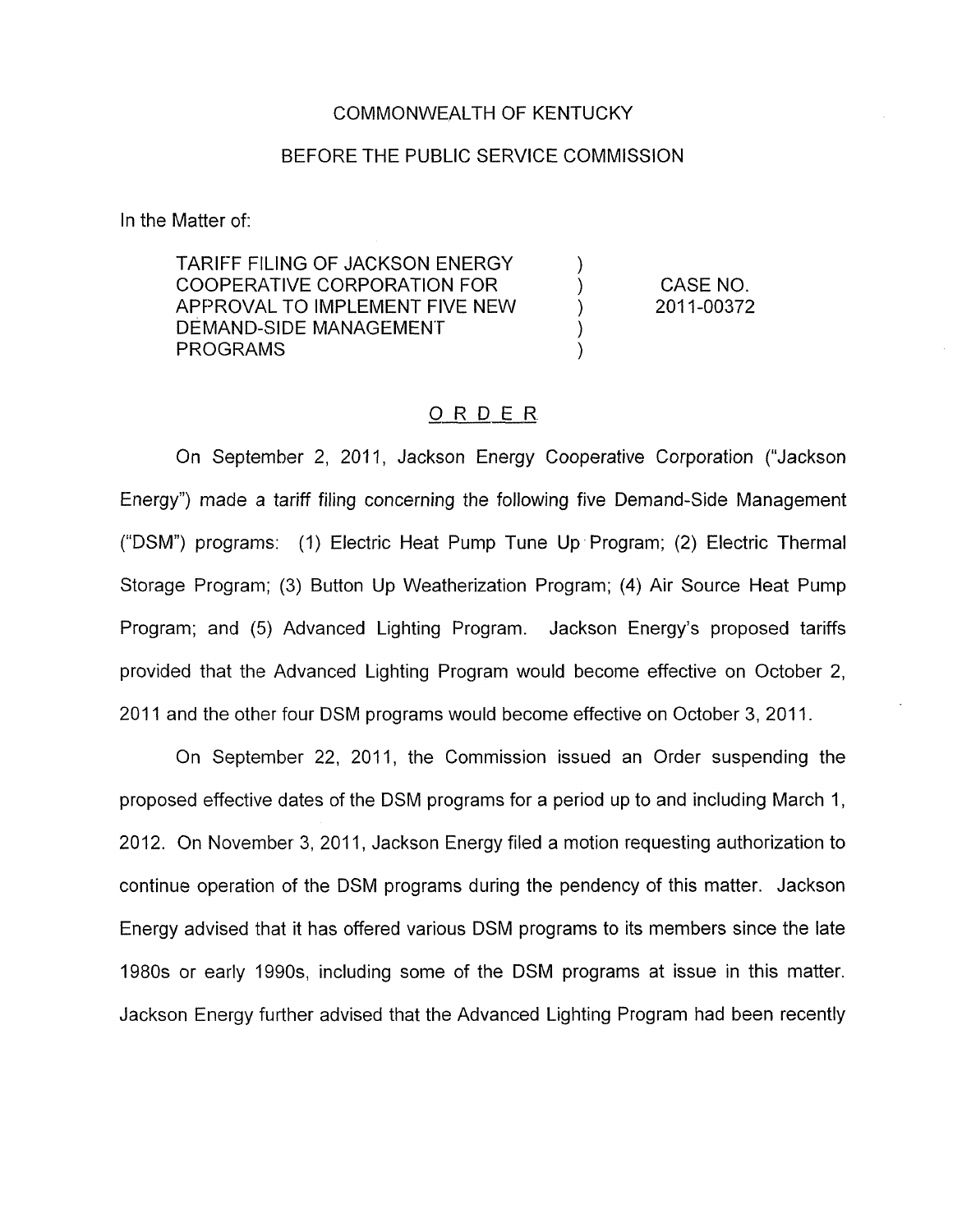approved in Case No. 2011-00148.<sup>1</sup> On November 21, 2011, the Commission granted Jackson Energy's request to proceed with the untariffed DSM programs during the pendency of this case. In that Order, the Commission took administrative notice that there could be other jurisdictional electric utilities with untariffed DSM programs and stated that it would take certain actions to address that issue.

In addressing the issue, the Commission's Executive Director issued a letter to all jurisdictional electric and major gas utilities, dated November 29, 2011, requesting that they provide certain information regarding untariffed DSM programs. The letter acknowledged that many of the programs may have been offered for a number of years and have customers participating. The letter stated that "[ulpon submission of each utility's response disclosing untariffed DSM programs, each such program will be considered accepted until stated otherwise by the Commission. However, each utility is required to submit tariffs that set forth the eligibility, charges, payments, and terms and conditions for each untariffed DSM program . . . . " As previously stated, this case was established with the filing of tariff pages by Jackson Energy for its untariffed DSM programs.

Jackson Energy's proposed tariffs state that they are contingent upon Jackson Energy's wholesale supplier, East Kentucky Power Cooperative, Inc. ("EKPC"), supplying rebate and incentive refunds for the programs. EKPC does not currently have tariffs on file for these programs; however, EKPC stated in its response to the November 29, 2011 letter that tariffs would be filed in March 2012.

 $<sup>1</sup>$  Case No. 2011-00148, Filing of New Demand-Side Management Tariffs by East</sup> Kentucky Power Cooperative, Inc. and Eleven of its Member Distribution Cooperatives (Ky. PSC Sept. 30, 2011).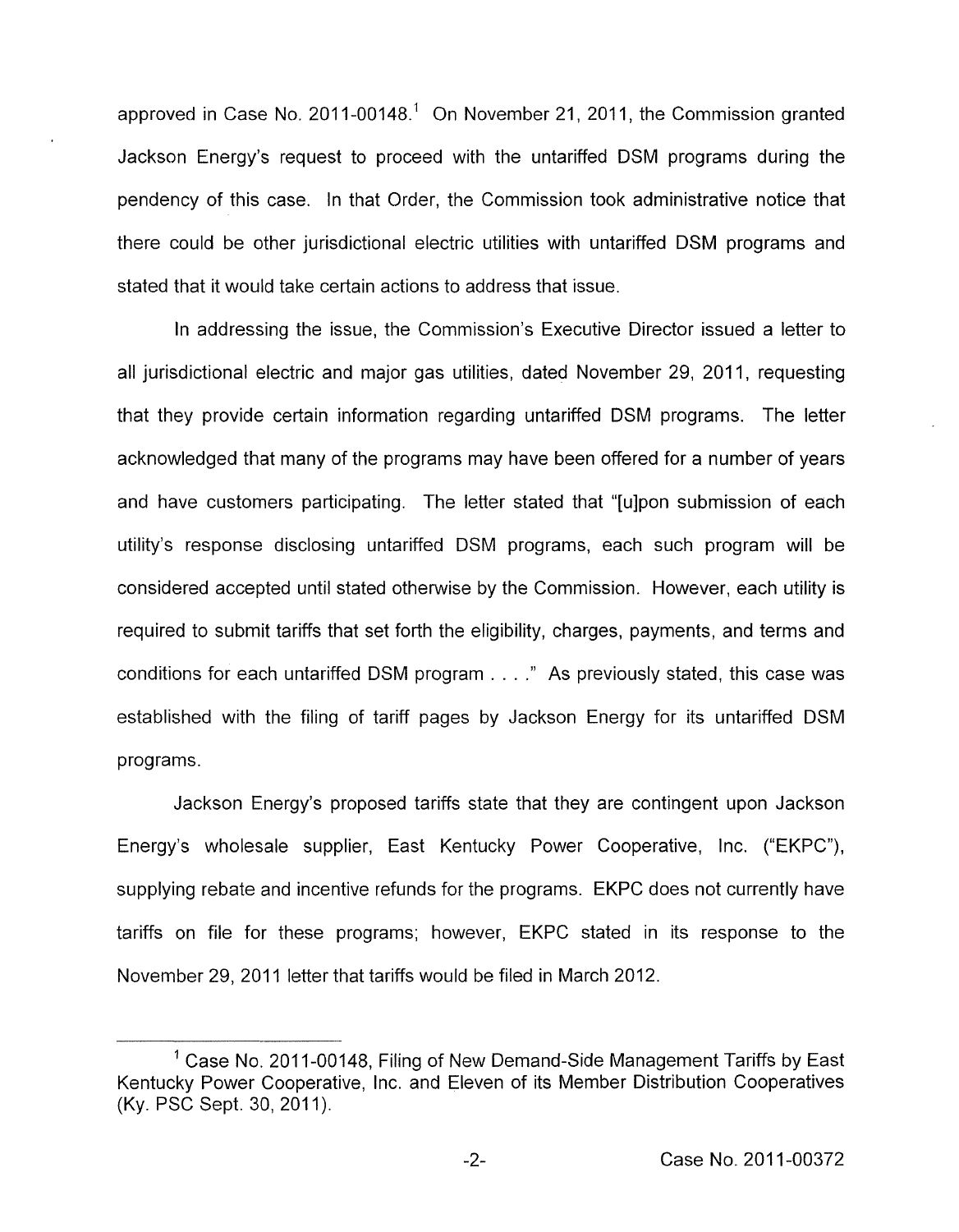Having reviewed the evidence and being otherwise sufficiently advised, the Commission finds that the tariff pages filed by Jackson Energy for the Electric Heat Pump Tune Up Program, Electric Thermal Storage Program, Button Up Weatherization Program, and Air Source Heat Pump Program should be approved. The Commission also finds that it is not necessary to approve the Advanced Lighting Program as it has already been approved in Case No. 2011-00148.

IT IS THEREFORE ORDERED that:

1. The tariff pages filed by Jackson Energy for the Electric Heat Pump Tune Up Program, Electric Thermal Storage Program, Button Up Weatherization Program and Air Source Heat Pump Program are approved.

2. Jackson Energy shall file, within 20 days of the date of this Order, tariff sheets setting out the tariffs approved herein showing their date of issue and that they were issued by authority of this Order.

By the Commission



**ATTES** Executive